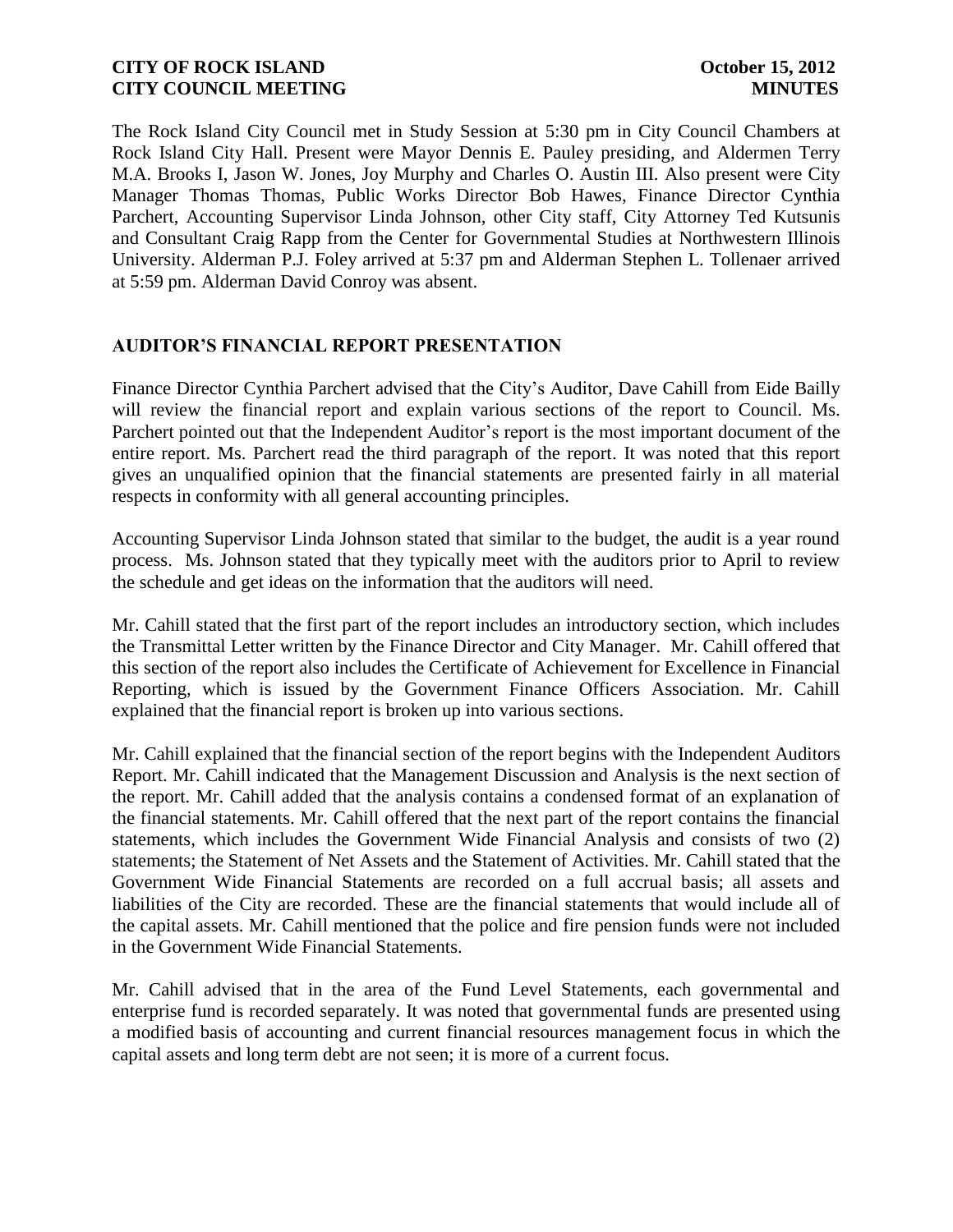Mr. Cahill discussed Financial Statement Notes, Required Supplementary Information, Special Revenue Funds and a variety of other funds. Mr. Cahill also discussed the Statistical section of the report which shows a lot of trends of what has been happening over a ten year period.

Mr. Cahill explained that the final section of the report is the Compliance section. Mr. Cahill pointed out that anytime a municipality spends more than \$500,000.00 dollars in Federal funds in any fiscal year, you have to have a single audit. Mr. Cahill added that this is required to make sure the City is in compliance with those programs. Mr. Cahill discussed the Federal funds that are expended by the City. Mr. Cahill stated that the City spent \$3.65 million dollars of Federal funds compared to \$5.7 million spent last year.

Mr. Cahill further discussed the financial report as it related to the Statement of Net Assets, Capital Assets, Notes Payable, Fund Level Statements and Enterprise Funds.

Mr. Cahill pointed out that a new governmental accounting standard was passed this year regarding pensions. Mr. Cahill indicated that municipalities will be required to include liabilities for the unfunded portion of the pension in their financial statements. Mr. Cahill further discussed this new standard.

Mr. Cahill and Council further discussed the report.

# **PRESENTATION ON GOAL SETTING**

Consultant Craig Rapp reviewed the process and the outcome of the previous Goal Setting session with Council on September 15, 2012. Mr. Rapp advised that Council embarked on a slightly different strategy process this year.

Mr. Rapp indicated that the process started with a quick review of the operating environment (SWOT analysis). Council then identified the strategic challenges, which yielded five strategic priorities. Mr. Rapp pointed out that the change this year included going one step further with the strategic priorities and identifying some key performance indicators, which are successful outcomes with targets around each of the priority items. Mr. Rapp advised that Council concluded the first day of the Goal Setting session with a set of draft strategic initiatives, which are action items/goals to be achieved during the planning periods, which is from 2013 to 2015.

Mr. Rapp advised that on September  $26<sup>th</sup>$ , City Manager Thomas and department directors met to review the key performance indicators that Council had put together at the Goal Setting session. It was noted that staff took the strategic initiatives and made some suggestions with some detailed action steps.

Mr. Rapp then referred to the document that was distributed to Council and stated that the five strategic priorities that Council identified included; Infrastructure, Financial Stability, Economic Development, Redevelopment and High Quality Service Delivery. Mr. Rapp commented that the key performance indicators are outcomes that are hoped to be achieved along with target dates for accountability purposes. Mr. Rapp further reviewed the draft document.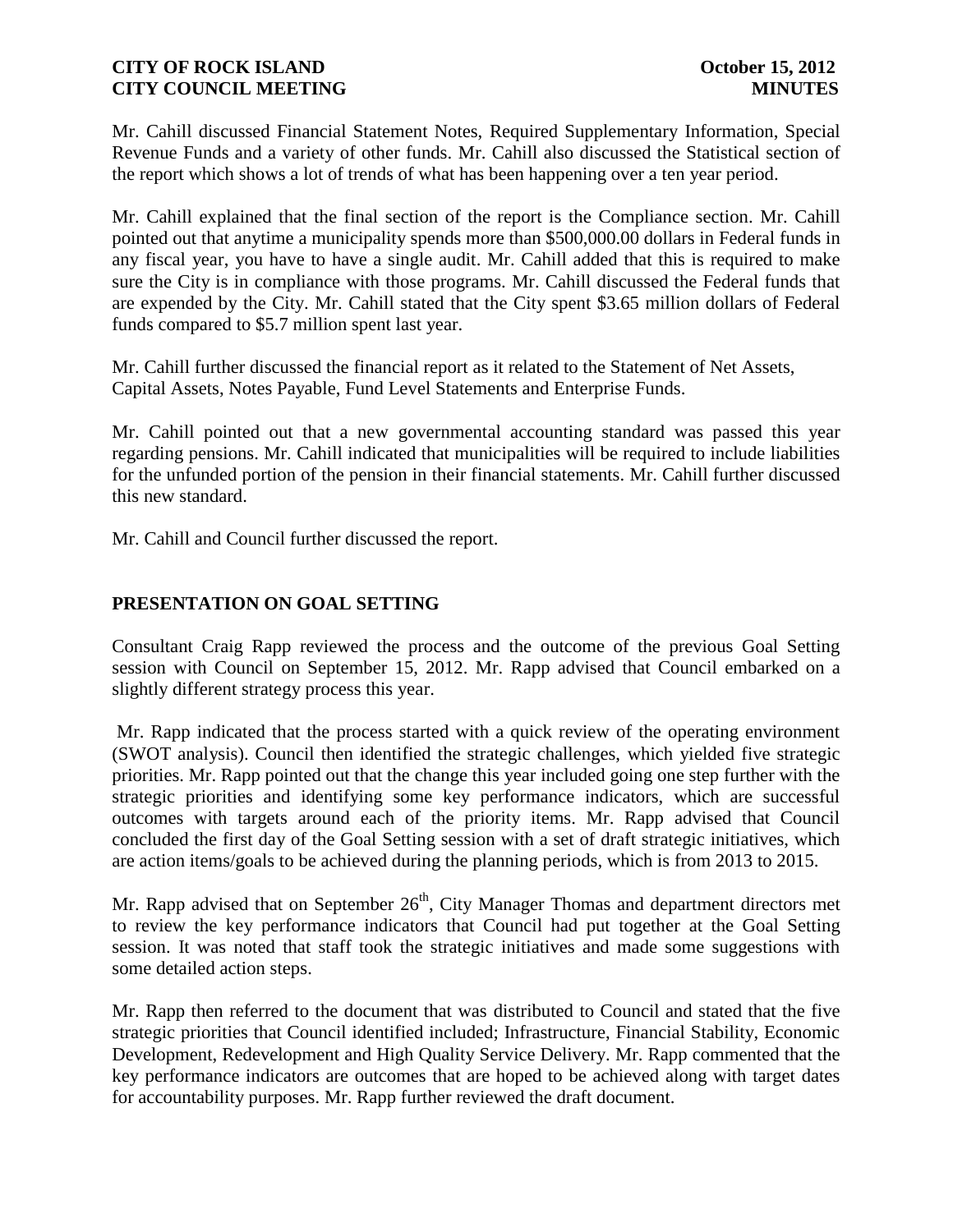Council discussed the key performance indicators as it related to whether or not they were ranked by priority. Mr. Rapp advised that they were not ranked in any certain order; they are outcomes that have equal weight and dates associated with them. Council further discussed the strategic initiatives and key performance indicators as it related to economic development. More discussion followed regarding this draft document as it related to public presentation of the document.

City Manager Thomas stated that staff went through the list and prioritized based on the current work load. Mr. Thomas explained that this is a draft document for Council review and things can be shifted and reprioritized; the strategic initiatives can be changed.

After more discussion, Mr. Rapp stated that Council has a set of key performance indicators that still have a few blanks that need to be filled in. Mr. Rapp stated that once that is done, it will be presented to Council in final form.

Council further discussed the strategic initiatives and key performance indicators as it related to the budget process.

Mayor Pauley advised that this is a totally different system for the Council and one Council member is not here; nothing will be finalized until Alderman Conroy returns. At that time, Council will discuss it and determine how to approach the rest of it.

City Manager Thomas stated that he would like Council's input soon and would like this accomplished in the next several weeks. Mayor Pauley reiterated that the document needs more discussion.

Council also discussed this new process as well as scheduling another meeting to finalize the document. After more discussion, Mayor Pauley advised that Council will decide how to proceed with this in the next two weeks.

# **ADJOURNMENT**

A motion made by Alderman Jones and seconded by Alderman Brooks to adjourn the meeting carried by the following Aye and No vote. Those voting Aye being; Alderman Brooks, Alderman Foley, Alderman Tollenaer, Alderman Jones, Alderwoman Murphy and Alderman Austin; those voting No, none. The meeting was adjourned at 6:38 pm.

Aleisha L. Patchin, City Clerk

\_\_\_\_\_\_\_\_\_\_\_\_\_\_\_\_\_\_\_\_\_\_\_\_\_\_\_\_\_\_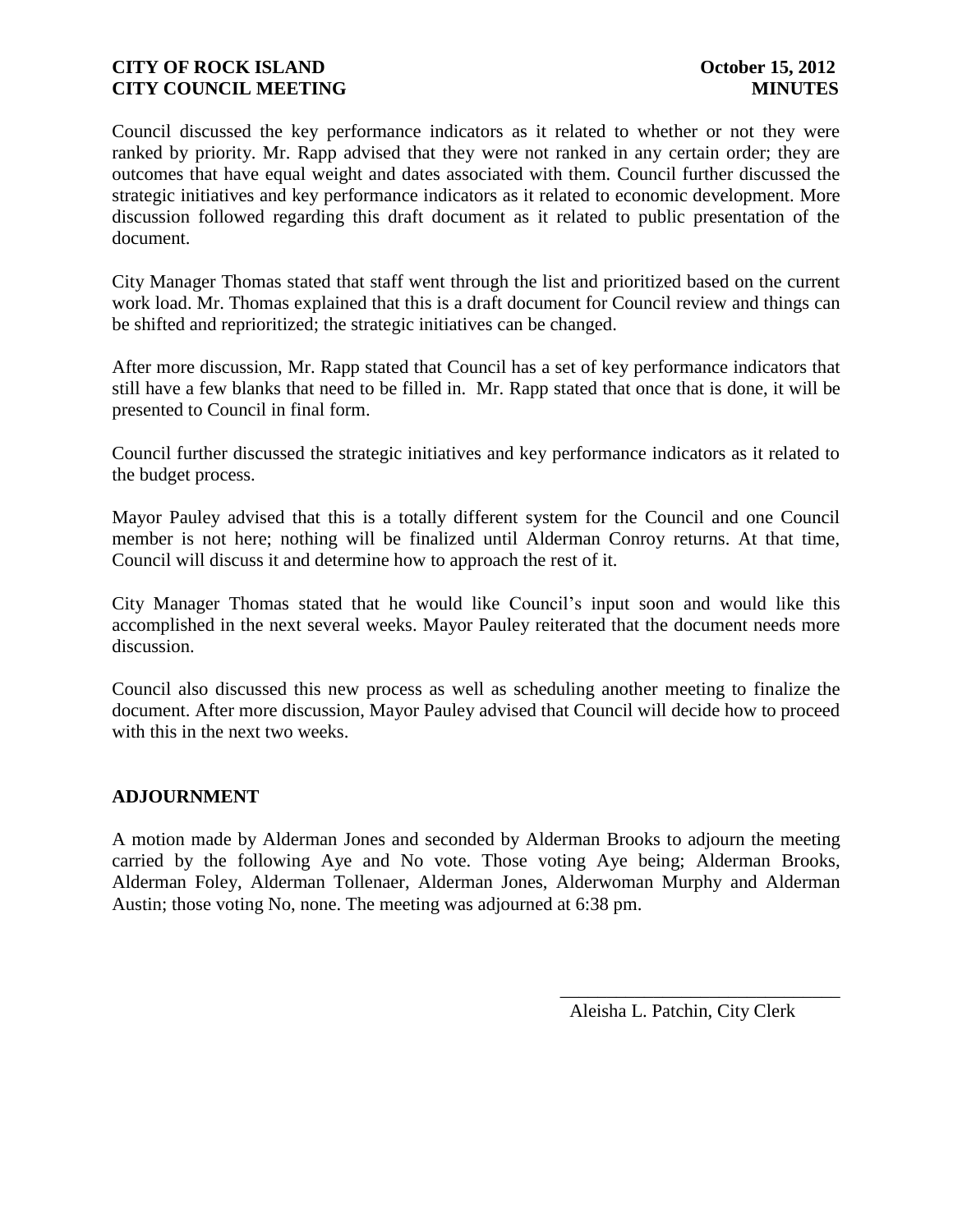Rock Island City Council met in regular session at 6:45 pm in Council Chambers of Rock Island City Hall. Present were Mayor Dennis E. Pauley presiding, and Aldermen Terry M.A. Brooks I, P.J. Foley, Stephen L. Tollenaer, Jason W. Jones, Joy Murphy and Charles O. Austin III. Also present were City Manager Thomas Thomas and City Attorney Ted Kutsunis. Alderman David Conroy was absent.

### Introductory Proceedings

Mayor Pauley called the meeting to order and led in the Pledge of Allegiance. Alderman Austin gave the Invocation.

# Agenda Item #5 **Minutes of the meeting of October 8, 2012.**

A motion was made by Alderman Foley and seconded by Alderman Austin to approve the minutes of the meeting of October 8, 2012 as printed. The motion carried by the following Aye and No vote; those voting Aye being; Alderman Brooks, Alderman Foley, Alderman Tollenaer, Alderman Jones, Alderwoman Murphy and Alderman Austin; those voting No, none.

# Agenda Item #6 **Update Rock Island by Mayor Pauley.**

Mayor Pauley advised that young girls in costume and their dolls are invited to an American Girl Halloween Party at Hauberg Civic Center on October  $20<sup>th</sup>$  from 10:00 am to 11:30 am. The Mayor added that activities include trick or treating, pumpkin decorating and more. It was noted that the cost is \$25.00 per child and it includes a doll Halloween costume. Register at (309) 732- 7275.

Mayor Pauley stated that the Rock Island Public Library Foundation will offer book-loving guests a tasty way to eat, drink and support their library with the  $8<sup>th</sup>$  annual Food for Thought event from 5:00 pm to 7:30 pm on Thursday, November  $8<sup>th</sup>$  at the Rock Island Main Library at 401  $19<sup>th</sup>$  Street. Mayor Pauley advised that the one-night only event transforms the historic library into a spot for dining, socializing and bidding on books signed by best-selling authors. It was noted that the Main Library is open to Food for Thought guests only that night, with admission payable at the door by cash, check or credit. Mayor Pauley stated that a new feature this year is preferred admission to reward those who RSVP. The Mayor added that admission with an RSVP is \$30.00 for one person or \$50.00 for two. It was noted that without an RSVP, admission is \$35.00 at the door per person. To RSVP, please call Foundation secretary Amy Penry at  $(309)732-7302$  by October  $31^{\text{st}}$ .

Mayor Pauley advised that several citizens have recently contacted the City of Rock Island to inquire about a company promoting water service line coverage. The Mayor added that the City has offered a Water Service Repair Program and Sewer Lateral Repair Program for several years. Mayor Pauley indicated that citizens have expressed concern because the mailing from HomeServe states "A recent review of our service area indicates that your home at… is not covered by Water Service Line Coverage from HomeServe." Mayor Pauley advised that if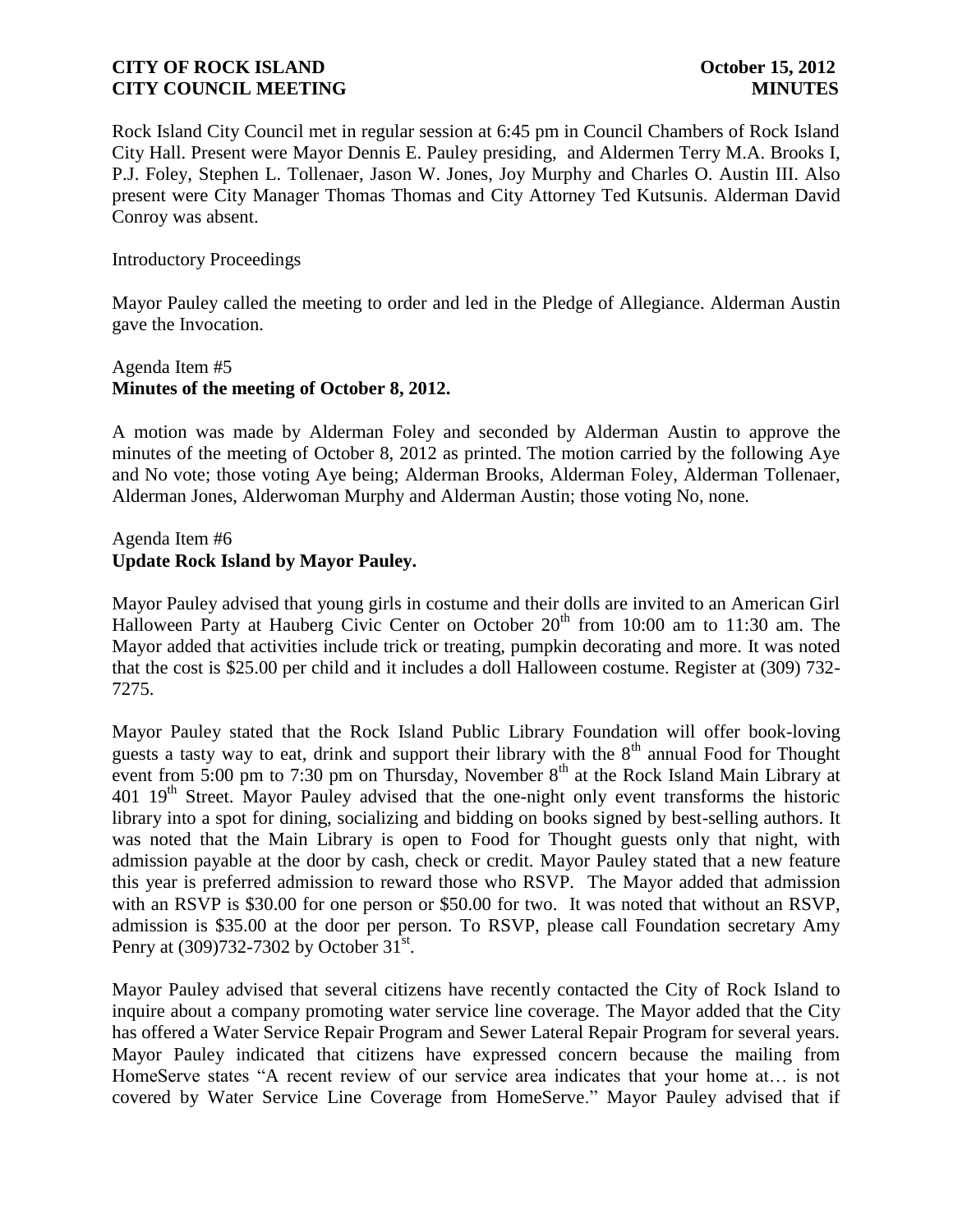citizens want to inquire whether or not they are subscribed to the City's programs, they can contact the Public Works Department at (309) 732-2200. It was noted that applications for both programs and more information are available at [www.rigov.org](http://www.rigov.org/%20http:/www.rigov.org/) or at (309) 732-2200.

Mayor Pauley stated that Augustana College's John Deere Planetarium will be open to the public on Saturday night, October 20<sup>th</sup> for the annual Fall Open House. Mayor Pauley commented that the planetarium, located at 820 38<sup>th</sup> Street, will be open from 7:00 pm until 8:30 pm, with indoor and outdoor programs led by planetarium Director Dr. Lee Carkner. Admission is free.

#### Agenda Item #7 **A Special Ordinance granting a Special Use Permit to Friendship Manor Properties, LLC at 1202 19 ½ Avenue.**

Alderman Foley moved and Alderman Jones seconded to consider, suspend the rules and pass the ordinance. The motion carried by the following Aye and No vote; those voting Aye being; Alderman Brooks, Alderman Foley, Alderman Tollenaer, Alderman Jones, Alderwoman Murphy and Alderman Austin; those voting No, none.

#### Agenda Item #8

# **A Special Ordinance amending Chapter 16, Article II, Section 16.36 (b) of the Code of Ordinances regarding Bills and Collection Policies**.

It was moved by Alderman Austin and seconded by Alderman Tollenaer to consider, suspend the rules and pass the ordinance. The motion carried by the following Aye and No vote; those voting Aye being; Alderman Brooks, Alderman Foley, Alderman Tollenaer, Alderman Jones, Alderwoman Murphy and Alderman Austin; those voting No, none.

### Agenda Item #9

# **A Special Ordinance amending Chapter 16, Article II, Section 16.44 of the Code of Ordinances regarding Water Lien for Unpaid Water Fees.**

Alderman Austin moved and Alderman Foley seconded to consider, suspend the rules and pass the ordinance. The motion carried by the following Aye and No vote; those voting Aye being; Alderman Brooks, Alderman Foley, Alderman Tollenaer, Alderman Jones, Alderwoman Murphy and Alderman Austin; those voting No, none.

Agenda Item #10 **CLAIMS**

It was moved by Alderman Austin and seconded by Alderwoman Murphy to accept the following reports and authorize payments as recommended. The motion carried by the following Aye and No vote; those voting Aye being; Alderman Brooks, Alderman Foley, Alderman Tollenaer, Alderman Jones, Alderwoman Murphy and Alderman Austin; those voting No, none.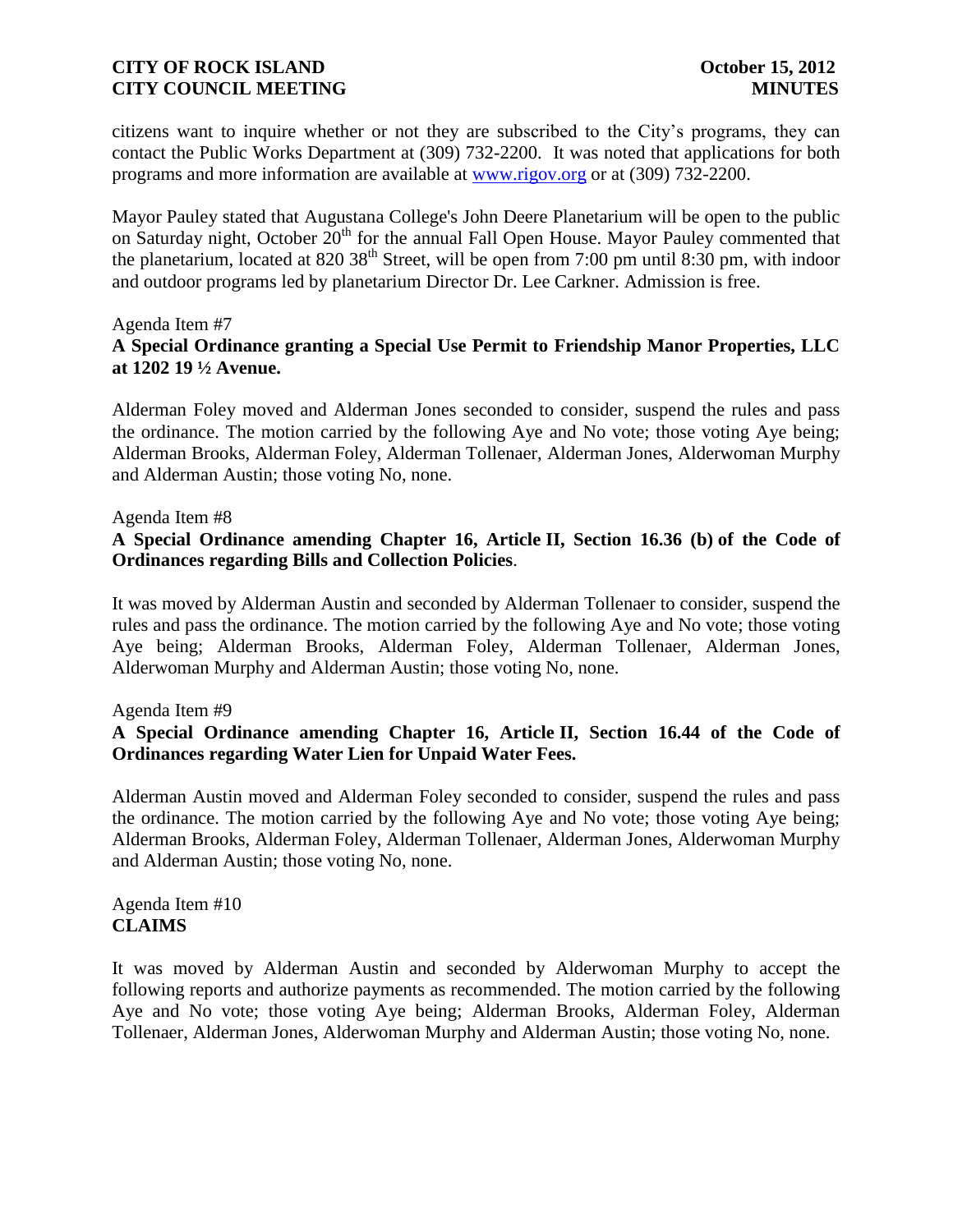- a. Report from the Information Technology Department regarding payment in the amount of \$15,150.00 to ESRI, Inc. for the annual GIS software maintenance**.**
- b. Report from the Public Works Department regarding payment #3 in the amount of  $$147,342.35$  to Valley Construction for services provided for the  $24<sup>th</sup>$  Street Resurfacing:  $5<sup>th</sup>$  Avenue to  $9<sup>th</sup>$  Avenue project. (219)

# Agenda Item #11 **Claims for the week of October 5 through October 11 in the amount of \$2,251,586.37.**

Alderman Tollenaer moved and Alderman Foley seconded to allow the claims. The motion carried by the following Aye and No vote; those voting Aye being; Alderman Brooks, Alderman Foley, Alderman Tollenaer, Alderman Jones, Alderwoman Murphy and Alderman Austin; those voting No, none.

### Agenda Item #12

**Report from the Public Works Department regarding bids for the 11th Street Sidewalk Reconstruction: 25th Avenue to 42nd Avenue project, recommending the bid be awarded to Valley Construction Company in the amount of \$498,880.84.**

Alderman Tollenaer moved and Alderman Foley seconded to award the bid as recommended and authorize the City Manager to execute the contract documents. The motion carried by the following Aye and No vote; those voting Aye being; Alderman Brooks, Alderman Foley, Alderman Tollenaer, Alderman Jones, Alderwoman Murphy and Alderman Austin; those voting No, none.

### Agenda Item #13

# **Report from the Police Department regarding a one year contract with Rock Island/Milan School District 41 for a Police Liaison Detective at Rock Island High School for the 2012/2013 school year.**

It was moved by Alderman Jones and seconded by Alderwoman Murphy to approve the contract as recommended and authorize the City Manager to execute the contract documents. The motion carried by the following Aye and No vote; those voting Aye being; Alderman Brooks, Alderman Foley, Alderman Tollenaer, Alderman Jones, Alderwoman Murphy and Alderman Austin; those voting No, none.

### Agenda Item #14

# **Report from the Police Department regarding a one year contract with Rock Island/Milan School District 41 for the services of a School Resource Officer for the 2012/2013 school year.**

Alderman Foley moved and Alderman Austin seconded to approve the contract as recommended and authorize the City Manager to execute the contract documents. The motion carried by the following Aye and No vote; those voting Aye being; Alderman Brooks, Alderman Foley,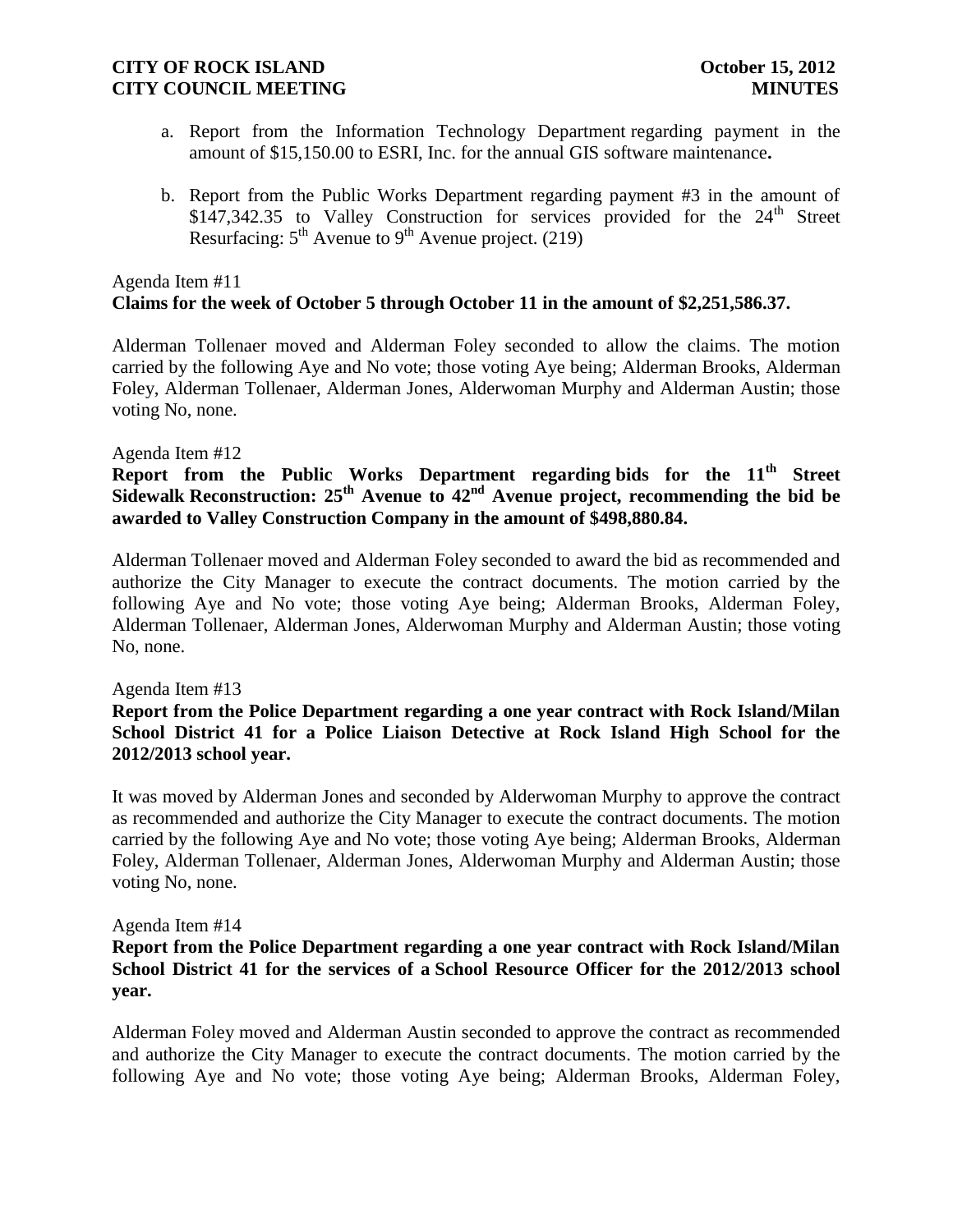Alderman Tollenaer, Alderman Jones, Alderwoman Murphy and Alderman Austin; those voting No, none.

#### Agenda Item #15

**Report from the Police Department regarding a Uniform contract with Ray O'Herron Company, Inc. for leather goods and accessories, recommending a one year renewal expiring December 31, 2013 at the prices quoted in the existing contract.**

It was moved by Alderwoman Murphy and seconded by Alderman Austin to approve the contract as recommended and authorize the City Manager to execute the contract documents.

Discussion followed with Alderwoman Murphy inquiring upon Police Chief Scott Harris to explain why it is a one year renewal rather than redoing a new bid.

Police Chief Harris advised that the actual contract was bid out two years ago. Chief Harris added that the initial contract called for a one year contract with two one year extensions. Chief Harris stated that this is the last extension period and the contract expires in December of 2013; at that time, the contract will go out for bids.

After discussion, the motion carried by the following Aye and No vote; those voting Aye being; Alderman Brooks, Alderman Foley, Alderman Tollenaer, Alderman Jones, Alderwoman Murphy and Alderman Austin; those voting No, none.

#### Agenda Item #16

**Report from the Police Department regarding a Uniform contract with Uniform Den, Inc. for uniform pants and shirts, uniform outerwear and accessories and badges and bars, recommending a one year renewal expiring December 31, 2013 and to include a 3.0% increase based upon the current police uniform contract**.

Alderman Jones moved and Alderman Austin seconded to approve the contract as recommended, approve the 3.0% increase and authorize the City Manager to execute the contract documents. The motion carried by the following Aye and No vote; those voting Aye being; Alderman Brooks, Alderman Foley, Alderman Tollenaer, Alderman Jones, Alderwoman Murphy and Alderman Austin; those voting No, none.

### Agenda Item #17

**Report from the Community and Economic Development Department regarding an amendment to the development agreement with Catherine and Dr. John Viren for the Schriver House at 1029 3rd Avenue, recommending a 26 month suspension of the \$600.00 per month loan repayment.** 

It was moved by Alderman Austin and seconded by Alderman Foley to approve the amendment to the development agreement as recommended, subject to property inspection for code compliance and authorize the City Manager to execute the contract documents. The motion carried by the following Aye and No vote; those voting Aye being; Alderman Brooks, Alderman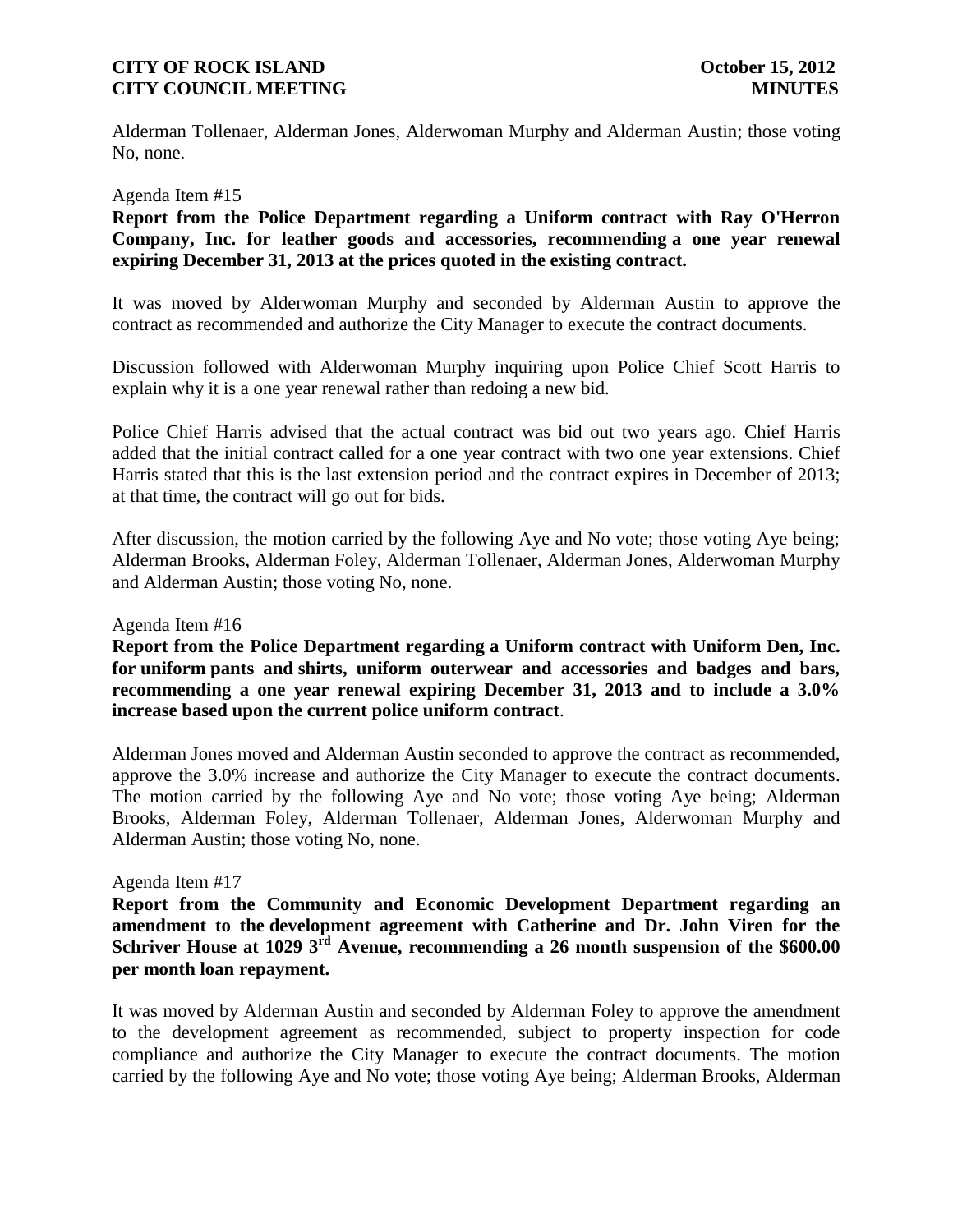Foley, Alderman Tollenaer, Alderman Jones and Alderman Austin; those voting No, none. Alderwoman Murphy abstained.

#### Agenda Item #18

# **Report from the Finance Department regarding an adjustment to the Fiscal Year 2013 Budget, recommending increasing the Sunset Marina Fund in the amount of \$7,000.00.**

Alderwoman Murphy moved and Alderman Foley seconded to approve the adjustment as recommended. The motion carried by the following Aye and No vote; those voting Aye being; Alderman Brooks, Alderman Foley, Alderman Tollenaer, Alderman Jones, Alderwoman Murphy and Alderman Austin; those voting No, none.

#### Agenda Item #19

**Report from the Community and Economic Development Department regarding the Citizen's Advisory Committee recommendations for Fiscal Year 2013-2014 Community Development Block Grant (CDBG) and Gaming Fund allocations.**

It was moved by Alderman Foley and seconded by Alderman Jones to approve the allocations as recommended.

Discussion followed with Alderman Jones inquiring as to when the plan for Gaming dollar percentages would be looked at.

City Manager Thomas advised that he has not had the opportunity to get to that item yet. City Manager Thomas added that it would be put on the schedule for a study session item.

After discussion, the motion carried by the following Aye and No vote; those voting Aye being; Alderman Brooks, Alderman Foley, Alderman Tollenaer, Alderman Jones, Alderwoman Murphy and Alderman Austin; those voting No, none.

#### Agenda Item #20

# **Report from the Traffic Engineering Committee regarding a neighborhood petition for**  installing residential parking  $(T$ ype  $\overrightarrow{A}$ ) on  $29^{th}$  Street between  $7^{th}$  and  $9^{th}$  Avenues.

**Note**: Agenda Item #20 was deferred from the October 1, 2012 Council meeting.

A motion remained on the floor - Alderman Conroy had moved and Alderman Brooks had seconded to approve Type A residential parking on  $29<sup>th</sup>$  Street between  $7<sup>th</sup>$  and  $9<sup>th</sup>$  Avenues and refer to the City Attorney for an ordinance.

Alderman Tollenaer stated that it is a City street and he drove down that street several times during the day this week and parking on the street is not an issue; staff recommended against it. Alderman Tollenaer stated that it is a City street and anyone should be able to park there.

Alderman Jones advised that on Saturday, he drove down that street and it was packed with cars. Alderman Jones added that the reason for staff's recommendation to deny was due to the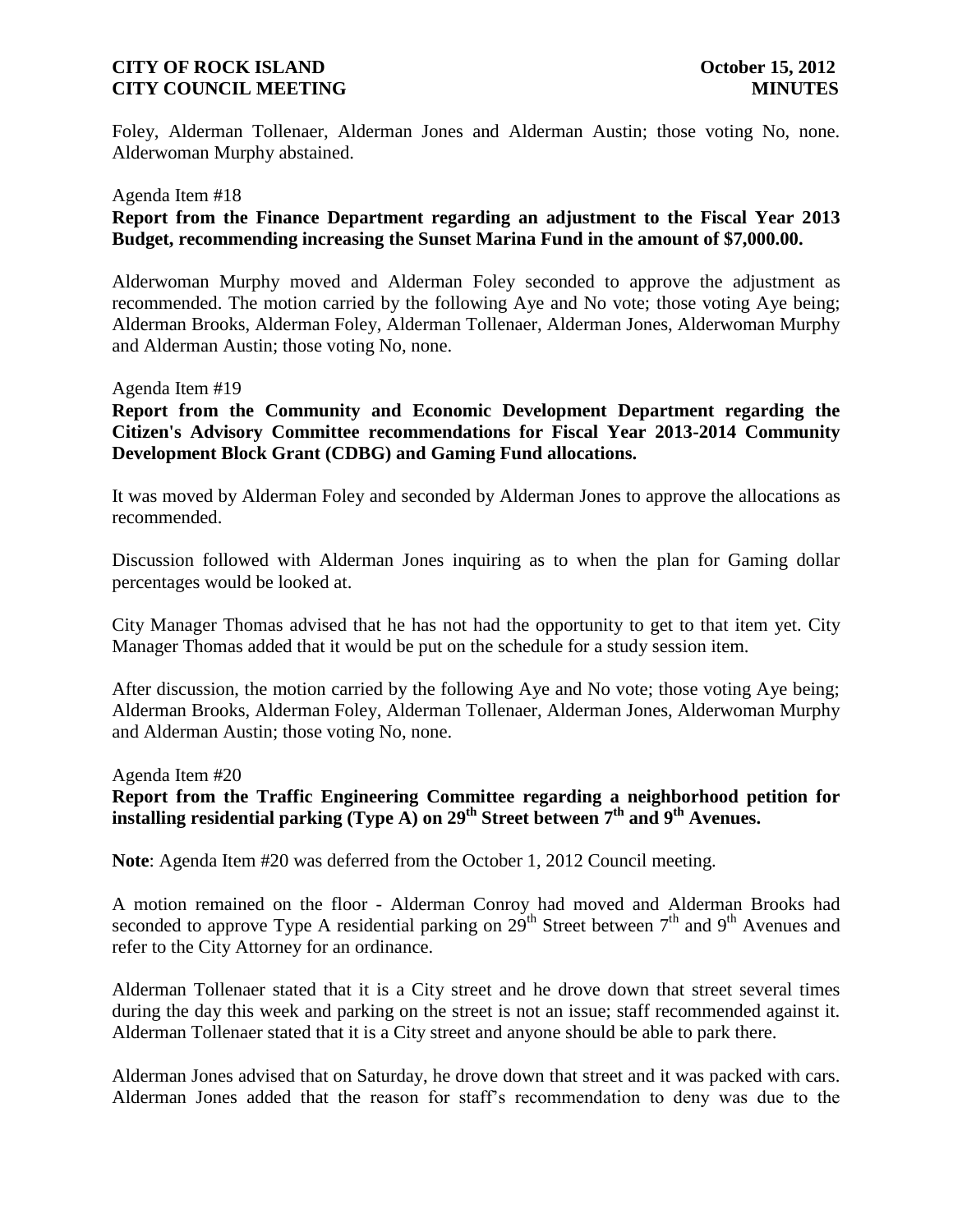percentage of homes that supported that parking. Alderman Jones stated that he was in favor of approving Type A parking.

Ms. Sandra Ortiz of 816 29<sup>th</sup> Street stepped forward. Ms. Ortiz stated that she has lived in the neighborhood for years and in the last two or three years, she has seen the neighborhood go to Augustana College students. Ms. Ortiz commented that she has two parking spaces in back of her house, but she would have to walk down an alley to get to her front door. Ms. Ortiz added that if she has to walk a block to get to her house, she would not be happy. Ms. Ortiz stated that she would like to park in front of her house. Ms. Ortiz further discussed the parking issue.

Ms. Pam Schaer of 813 29<sup>th</sup> Street stepped forward. Ms. Schaer stated that during the day, Augustana students are in school and parking at that time is not a problem. Ms. Schaer stated that she did not have a problem with the people that live on the street wanting to park on the street. Ms. Schaer advised that the problem is all of the college students having parties; they just don't have one person coming with a car, they have six to 20 people coming to these parties with cars, and they are taking all of the resident's spaces to park. Ms. Schaer further discussed this issue.

Alderman Foley inquired as to whether the homes in this area are owned by Augustana College.

Mr. Martin Pizano of 2811 W.  $7<sup>th</sup>$  Street Davenport, IA and Ms. Guadalupe Pizano of 2848  $8<sup>th</sup>$ Avenue, Rock Island, IL stepped forward. Mr. Pizano stated that the majority of the homes are owned by private owners.

Council further discussed this issue.

Mr. Pizano stated that the people that live in these residences on that street should have the right to park in front of their homes.

Alderwoman Murphy advised that parking is a problem at night when there are parties. Alderwoman Murphy stated that either the zoning or inspections ordinance does not require landlords to have adequate parking for their renters. Alderwoman Murphy added that they are just asking that the people that live on the street can be able to park on the street.

Mayor Pauley inquired upon Public Works Director Bob Hawes to explain the restrictions for Type A parking.

Mr. Hawes advised that Type A allows a person to park on their side of the street adjacent to their property. Mr. Hawes added that renters can park there; they have to show proof of residence and their car.

Mayor Pauley inquired as to whether they will get a sticker of some type.

Mr. Hawes stated that they will get a sticker for every car and two visitor permits per housing unit, per year.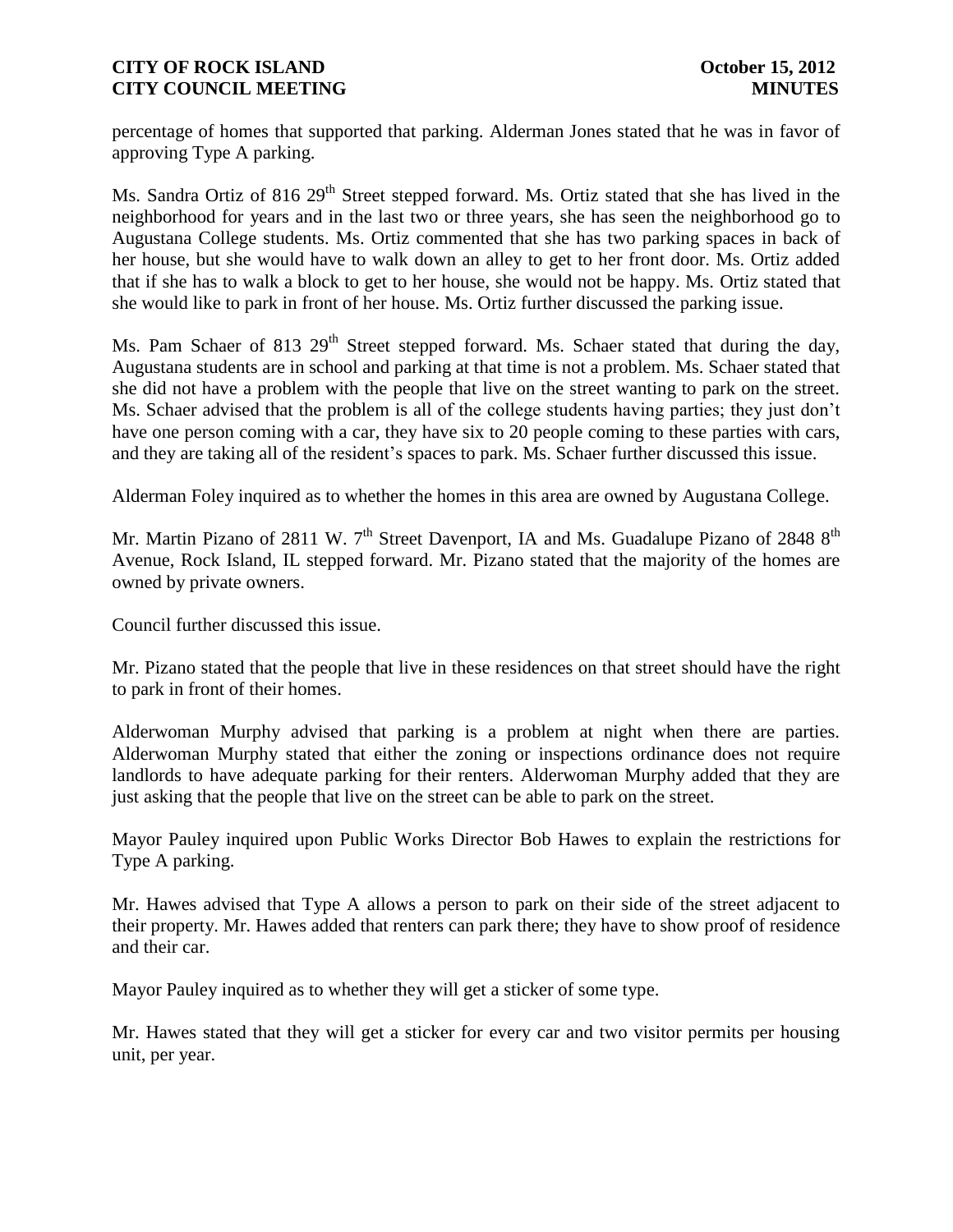Public Works Director Bob Hawes advised that Type B parking is more common and it allows anyone in the district to park anywhere in the district.

Council further discussed this issue as it related to Type A and Type B parking, parking passes and permit fees.

Mayor Pauley stated that Alderman Conroy made the motion, and without Alderman Conroy being here, the motion cannot be altered.

After more discussion, the motion carried with five (5) Aldermen voting Aye and one (1) Alderman voting No.

### Agenda Item #21

# **Report from the Mayor regarding an appointment and reappointments to Neighborhood Partners.**

It was moved by Alderman Austin and seconded by Alderman Foley to approve the appointment and reappointments as recommended. The motion carried by the following Aye and No vote; those voting Aye being; Alderman Brooks, Alderman Foley, Alderman Tollenaer, Alderman Jones, Alderwoman Murphy and Alderman Austin; those voting No, none.

Alderwoman Murphy was reappointed to Neighborhood Partners for a three year term to expire in February 2015.

Nancy Hanna, Rev. Drew Nagle and Chuck Wilt were reappointed (City At Large members) to Neighborhood Partners for three year terms to expire in February 2015.

Ed Hanna was appointed (City At Large member) to Neighborhood Partners for a three year term expiring in February 2015.

Agenda Item #22 **Other Business**

No one signed up to address Council to speak on a topic.

Alderman Austin inquired upon City Attorney Ted Kutsunis to clarify the two ordinances that were just passed in regards to utility billing.

City Attorney Kutsunis advised that the first ordinance that was passed, which is Sec. 16.36 is codifying what the State laws are as far as liens on what the City can and cannot do to a bonafide purchaser or third party purchaser if a lien has been filed or if a lien has not been filed. City Attorney Kutsunis advised that Sec. 16.44 is a codification as to when water service can be turned off for non-payment of bills.

Alderwoman Murphy discussed Agenda Item #20 as it related to parking and Augustana College students and their parties. Alderwoman Murphy encouraged every citizen that lives in the